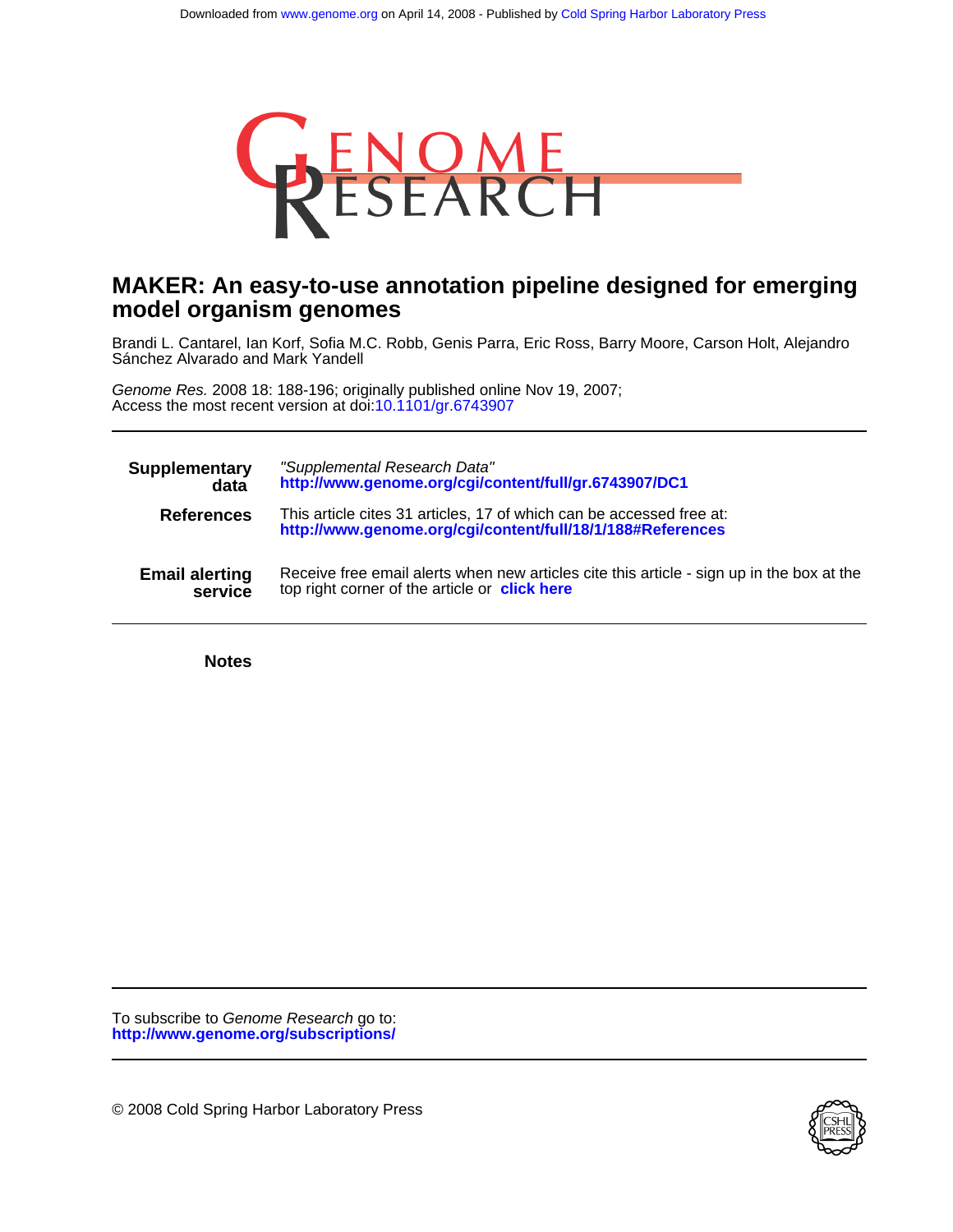## **Resource**

# MAKER: An easy-to-use annotation pipeline designed for emerging model organism genomes

Brandi L. Cantarel,<sup>1</sup> Ian Korf,<sup>2</sup> Sofia M.C. Robb,<sup>3</sup> Genis Parra,<sup>2</sup> Eric Ross,<sup>4</sup> Barry Moore,<sup>1</sup> Carson Holt,<sup>1</sup> Alejandro Sánchez Alvarado,<sup>3,4</sup> and Mark Yandell<sup>1,5</sup>

*1 Eccles Institute of Human Genetics, University of Utah, Salt Lake City, Utah 84112, USA; <sup>2</sup> Department of Molecular and Cellular Biology and Genome Center, UC Davis, Davis, California 95616, USA; <sup>3</sup> Department of Neurobiology & Anatomy, University of Utah School of Medicine, Salt Lake City, Utah 84132, USA; <sup>4</sup> Howard Hughes Medical Institute, University of Utah School of Medicine, Salt Lake City, Utah 84132, USA*

We have developed a portable and easily configurable genome annotation pipeline called MAKER. Its purpose is to allow investigators to independently annotate eukaryotic genomes and create genome databases. MAKER identifies repeats, aligns ESTs and proteins to a genome, produces ab initio gene predictions, and automatically synthesizes these data into gene annotations having evidence-based quality indices. MAKER is also easily trainable: Outputs of preliminary runs are used to automatically retrain its gene-prediction algorithm, producing higher-quality gene-models on subsequent runs. MAKER's inputs are minimal, and its outputs can be used to create a GMOD database. Its outputs can also be viewed in the Apollo Genome browser; this feature of MAKER provides an easy means to annotate, view, and edit individual contigs and BACs without the overhead of a database. As proof of principle, we have used MAKER to annotate the genome of the planarian *Schmidtea mediterranea* and to create a new genome database, SmedGD. We have also compared MAKER's performance to other published annotation pipelines. Our results demonstrate that MAKER provides a simple and effective means to convert a genome sequence into a community-accessible genome database. MAKER should prove especially useful for emerging model organism genome projects for which extensive bioinformatics resources may not be readily available.

[Supplemental material is available online at www.genome.org.]

Genome annotation, not genome sequencing, is becoming the bottleneck in genomics today. New genomes are being sequenced at a far faster rate than they are being annotated. As of 2007, there are 126 completely sequenced, but unpublished genomes, and the backlog of unpublished and unannotated genomes continues to grow (Liolios et al. 2006). Eukaryotic genomes are particularly at risk as their large size and introncontaining genes make them difficult substrates for annotation. There are currently more than ∼800 Eukaryotic genome projects under way (Liolios et al. 2006). Many of them belong to emerging model organisms (http://grants.nih.gov/grants/guide/pa-files/ PA-04-135.html), and are represented by relatively small research communities. Annotating these genomes and distributing the results for the benefit of the larger biomedical community is proving difficult for many of these communities, as they often lack bioinformatics experience. One solution to this problem is to outsource the annotation to one of the major annotation databases such as Ensembl (Stabenau et al. 2004) or VectorBase (Lawson et al. 2007). This has proven a fruitful strategy for several groups (c.f. VectorBase), but the numbers of sequenced genomes far exceeds the capacity and the stated purview of these projects; Ensembl, e.g., is restricted to vertebrate genomes and VectorBase to insect vectors of human disease.

In an attempt to ameliorate this problem, many sequencing centers, data repositories, and model organism databases make their annotation software available to the public (http://www.

**5Corresponding author.**

**E-mail myandell@genetics.utah.edu; fax (801) 585-3214.**

Article published online before print. Article and publication date are at http:// www.genome.org/cgi/doi/10.1101/gr.6743907.

broad.mit.edu/tools/software.html; http://www.tigr.org/ software/genefinding.shtml) (Stabenau et al. 2004). However this is not their primary mission, and they usually only make subsets of their internal systems available—and these generally require significant in-house bioinformatics support (Lawson et al. 2007). Thus, despite the best efforts of the bioinformatics community, large numbers of unannotated genomes continue to accumulate, underscoring an urgent need for simpler, more portable annotation pipelines.

Developing an easy-to-use annotation pipeline imposes several design constraints. First, it must be easy to configure and run, requiring minimal bioinformatics and computer resources. In other words, external executables and software need to be minimal, and installation must be routine, even for users with only rudimentary UNIX skills. Second, an easy-to-use pipeline must also provide both a compute and an annotation engine. In practical terms, it must be able to identify repeats, to align ESTs and proteins to the genome, and to automatically synthesize these data into feature-rich gene annotations, including alternative splicing and UTRs, as well as attributes such as evidence trails, and confidence measures. Third, every genome is different and an easy-to-use annotation pipeline must be, therefore, easily configurable and trainable. If not, the evidence gathered by the compute pipeline will be of poor quality, and the annotation process will be compromised.

Another essential feature of an easy-to-use annotation pipeline is that its output formats must be both comprehensive and database ready. This task has been simplified by the Generic Model Organism Database (GMOD) project (http://www.gmod. org), which provides a generic genome database schema and ge-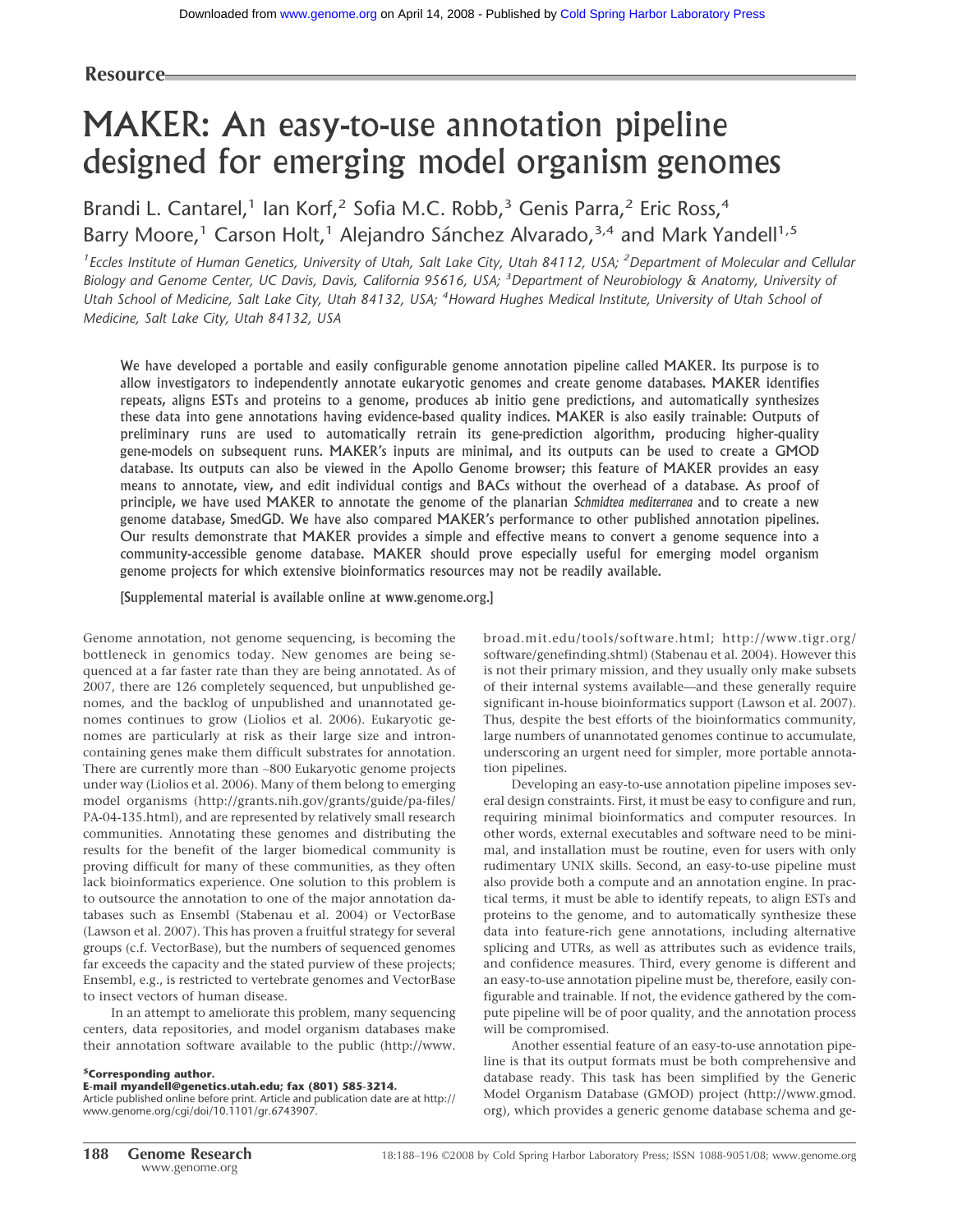nome visualization tools. GMOD, however, does not provide a means to produce the contents of a database; these must be created by an external annotation pipeline. Therefore, to take advantage of GMOD tools, annotation pipelines must write their outputs in GMOD-compatible Generic Feature Format (GFF3; www.sequenceontology.org/gff3.shtml). However, creating GFF3 files containing all of the information necessary to populate a GMOD database is a complex task. These files must contain descriptions of EST and protein alignments, repeats, and gene predictions. They must also include EST and protein alignments not associated with any annotation, so that false negatives can be identified. Without such data, downstream automated and manual annotation management is seriously compromised.

Finally, to qualify as truly user-friendly, an annotation pipeline should provide an easy means to annotate, view, and edit individual contigs and BACs. This allows users to analyze partial genome assemblies and to independently annotate regions of interest using their own data sets, ideally without the overhead of a database and with only minimal compute resources such as a laptop computer.

We have designed an easy-to-use annotation tool called MAKER in an attempt to meet all of these design criteria. Our goal was to provide emerging genome projects with the means to independently annotate protein-coding genes and to create a GMOD database. MAKER identifies repeats, aligns ESTs and proteins to a genome, makes gene predictions, and integrates these data into protein-coding gene annotations. Moreover, its outputs can be loaded directly into GMOD browsers and databases with no post-processing. As proof of principle, we have used MAKER to annotate the genome of the planarian *Schmidtea mediterranea* and to create a new genome database, SmedGD (http://smedgd. neuro.utah.edu). We have also compared MAKER's performance to other published annotation pipelines as part of the nGASP contest hosted by WormBase (http://www.wormbase.org/wiki/ index.php/NGASP). Our results demonstrate that MAKER provides a simple-to-use, yet effective means to annotate an individual contig or BAC or to convert an entire genome sequence into a community-accessible genome database. MAKER is not exhaustive: it does not identify noncoding RNA genes, nor is it intended as a comprehensive solution to every problem in genome annotation. Rather, MAKER is designed to jump-start genomics in emerging model organisms by providing a robust first round of database-ready protein-coding gene annotations.

## Results

#### Benchmarking MAKER on *Caenorhabditis elegans*

In order to obtain a performance benchmark, we ran MAKER on a 10-megabase (Mb) portion of the *C. elegans* genome, as part of the nGASP competition (http://www.wormbase.org/wiki/ index.php/NGASP). nGASP provided two annotated 10-Mb regions of the *C. elegans* genome, one for training, and the other for testing. We trained MAKER using the boot-strap procedure outlined in the Methods section and then compared MAKER's performance on the testing region to three other nGASP participants: SNAP (Korf 2004), Augustus (Stanke et al. 2006), and Gramene—an Ensembl-based pipeline (Stabenau et al. 2004) managed by the Gramene group (www.gramene.org). SNAP was run in its ab initio gene prediction mode; Gramene is an evidence-based annotation pipeline that assembles its own computational evidence; and Augustus is a gene-prediction algorithm that can be used to produce either ab initio or evidence-based predictions when provided with an external GFF3 file of EST and protein alignment data. The evidence-based Augustus annotations summarized in Table 1 used GFF3 files of aligned ESTs and proteins provided by nGASP.

Overall, MAKER's performance on the *C. elegans* genome was comparable to that of Gramene and to Augustus when run in the evidence-based mode. All three programs had very similar sensitivity and specificity values for genomic overlap—a measure of the percentage of genes overlapped by an annotation. MAKER's genomic overlap sensitivity (89.81%) was greater than that of Gramene's (88.74%) and less than that of Augustus' (97.05%), indicating that ∼90% of annotated *C. elegans* genes were overlapped by at least a portion of a MAKER annotation. MAKER's genomic overlap specificity (91.69%) was also intermediate between those of Augustus (89.47%) and Gramene (93.49%).

When considering the remaining categories in Table 1, it should be kept in mind that these refer to the subset of annotations (32%) that WormBase denoted as complete and confirmed WB160 genes. The low specificities reported for all three programs reflect this fact.

MAKER's weakest performance was in the exon nucleotide accuracy and exon overlap and categories. For all genes, its exon level nucleotide accuracy is 61.82%, Gramene's is 70.8%, and Augustus' is 70.83% and 77.62% (evidence-based). For confirmed

| Performance<br>category | Ab initio |                 | <b>Evidence based</b> |         |                 |
|-------------------------|-----------|-----------------|-----------------------|---------|-----------------|
|                         | Snap      | <b>Augustus</b> | Maker                 | Gramene | <b>Augustus</b> |
| Genomic overlap (gene)  |           |                 |                       |         |                 |
| SP                      | 82.48%    | 88.09%          | 91.69%                | 93.49%  | 89.47%          |
| <b>SN</b>               | 95.44%    | 96.78%          | 89.81%                | 88.74%  | 97.05%          |
| Exon overlap            |           |                 |                       |         |                 |
| SP                      | 18.88%    | 22.87%          | 25.58%                | 27.38%  | 23.54%          |
| <b>SN</b>               | 87.63%    | 93.09%          | 91.17%                | 94.84%  | 96.19%          |
| Exact transcript        |           |                 |                       |         |                 |
| SP                      | 3.92%     | 7.51%           | 6.01%                 | 3.52%   | 8.65%           |
| <b>SN</b>               | 12.22%    | 18.64%          | 14.97%                | 10.59%  | 22.20%          |
| Full exact transcript   |           |                 |                       |         |                 |
| SP                      | 0.41%     | 1.02%           | 1.91%                 | 0.39%   | 1.17%           |
| <b>SN</b>               | 1.22%     | 2.34%           | 4.58%                 | 1.02%   | 2.95%           |
| Exact UTR5              |           |                 |                       |         |                 |
| SP                      | 1.38%     | 2.27%           | 4.41%                 | 4.43%   | 3.38%           |
| <b>SN</b>               | 5.80%     | 8.04%           | 11.20%                | 9.98%   | 10.08%          |
| Exact UTR3              |           |                 |                       |         |                 |
| SP                      | 6.40%     | 9.86%           | 11.75%                | 8.05%   | 11.40%          |
| <b>SN</b>               | 31.36%    | 44.20%          | 40.53%                | 23.63%  | 46.03%          |
| Exact all exons         |           |                 |                       |         |                 |
| SP                      | 19.02%    | 22.08%          | 22.44%                | 34.08%  | 24.19%          |
| SN                      | 93.48%    | 98.98%          | 95.62%                | 91.24%  | 98.57%          |
| Start stop              |           |                 |                       |         |                 |
| SP                      | 7.05%     | 12.97%          | 12.69%                | 11.87%  | 17.79%          |
| <b>SN</b>               | 35.95%    | 51.83%          | 47.76%                | 34.42%  | 72.51%          |

SP, specificity; SN, sensitivity. Genomic overlap is based upon all annotations; other categories are for complete, confirmed genes only. Overlap indicates that prediction overlaps reference annotation on the same strand; exact, coordinates of prediction are identical to reference annotation; full exact transcript, all exons match reference annotation coordinates, as do the start and stop codons. Gramene data are from ensembl.gff; Augustus ab initio results are for augustus\_cat1v2.gff; Augustus evidence-based results are from augustus\_cat3v1.gff. SNAP and MAKER data are from snap.gff, and makerv2\_testset.gff, respectively. All data are from files available at http://www.wormbase.org/wiki/index.php/ NGASP. WormBase release WB160 was used as the reference. Sensitivity and specificity were calculated using EVAL (Keibler and Brent 2003).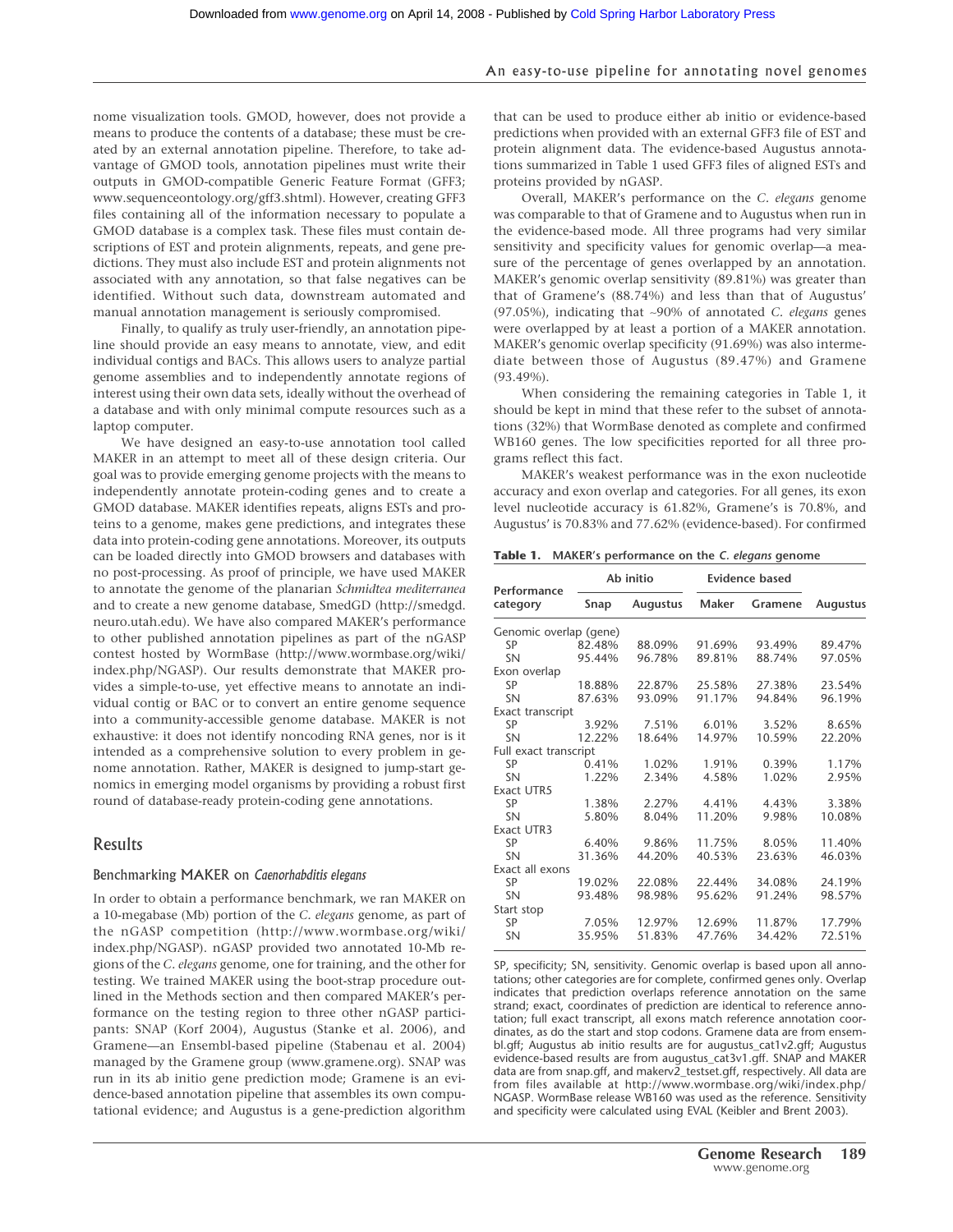genes, MAKER's exon level overlap specificity is similar to that of the other programs (Table 1), but its sensitivity is still 3.67% less than that of Gramene and 5.02% less than that of Augustus when run in its evidence-based mode. On confirmed genes, MAKER's exact all exon (Table 1) accuracy is similar to those of the other two evidence-based programs. MAKER fell squarely between Gramene and Augustus in correctly annotating entire transcripts (*Exact Transcript*) but outperformed the other two programs when the start and stop of translation is also taken into account (*Full Exact transcript*). MAKER also outperformed the other two programs in accurately identifying 5' UTRs (*Exact UTR5*). MAKER was more effective at precisely identifying 3' UTRs (*Exact UTR3*) than was Gramene and was only slightly less accurate than Augustus. The last category in Table 1, *Start Stop*, provides a measure of how well MAKER did at identifying start and stop codons. Once, again, MAKER's performance is comparable to the other programs. MAKER outperformed Gramene in this category, though Augustus was the clear winner. In total then, the data in Table 1 demonstrate that MAKER's overall performance on the *C. elegans* genome is in most instances comparable to that of Gramene and Augustus.

#### A proof-of-principle collaboration

In order to demonstrate MAKER's suitability as an annotation tool for the genomes of emerging model organisms, we partnered with the *S. mediterranea* genome project to annotate its genome and create a GMOD-based genome database. *S. mediterranea* is a model planarian species, known for its ability to regenerate complete animals from miniscule fragments of its body (Randolph 1897; Morgan 1898). *S. mediterranea* is an emerging model organism for regeneration studies following demonstrations that it is amenable to modern cell (Robb and Sánchez Alvarado 2002), molecular (Sánchez Alvarado et al. 2002), and RNAi (Sánchez Alvarado and Newmark 1999) techniques. Its annotated genome will provide a central resource for the planarian and regenerative medicine research community.

#### The *S. mediterranea* genome and assembly

The *S. mediterranea* genome was sequenced and assembled by the Washington University Genome Sequencing Center (St. Louis, MO). The final assembly is 902,775,852 nucleotides in length, consistent with Cot and nuclear volume analyses carried out prior to sequencing, which place the *S. mediterranea* genome at ∼850 Mb (http://genome.wustl.edu/ancillary/data/whitepapers/ Schmidtea\_mediterranea\_WP.pdf). *S. mediterranea* was sequenced to a depth of ~10 $\times$ . The assembly's contig length distributions are similar to those of the human and *Drosophila* genomes (data not shown). Its super-contigs, however, are shorter, as technical issues precluded the construction of a BAC library for this organism; thus, no BAC end reads were available during the assembly process; 89.30% of the genome is in super-contigs 10 kb or longer and 44.62% is in super-contigs longer than 50 kb. The final assembly contains 43,673 contigs with a median length of 11,260 bp. The genome has a high AT content (67%).

## ESTs

At time of compute, there were 78,101 ESTs from *S. mediterranea*. These were derived from a variety of libraries (see Methods), and consist of both 5' and 3' reads. As the *S. mediterranea* EST collection was quite redundant, we collapsed the ESTs into contigs using the CAP3 program (Huang and Madan 1999). This process yielded 15,011 contigs. MAKER aligned 13,026 (88%) of the EST contigs to the genome, using the splice-site aware Exonerate algorithm (Slater and Birney 2005). Of the remainder, about half were not found in the assembly, and low sequence complexity prohibited alignment of the other half. These numbers provide an estimate of 90% for the overall completeness of the assembly, a finding consistent with the experimental estimates of genome size (http://genome.wustl.edu/ancillary/data/whitepapers/ Schmidtea\_mediterranea\_WP.pdf) and the size of the assembly.

#### *S. mediterranea* repeats

In total, RepeatMasker (http://repeatmasker.org) flagged 22% of the *S. mediterranea* genome as low-complexity sequence. MAKER also uses BLASTX together with an internal library of transposon and virally encoding proteins to identify mobile-elements (see Architecture of MAKER section). This process masked an additional 4.18% of the genome. Finally, we used Muscle (Edgar 2004) and PILER (Edgar and Myers 2005) to identify additional *S. mediterranea* specific and highly divergent repeats, missed by the previous processes. MAKER used these as a RepeatMasker library. This masked another 1.2% of the genome. In total, 27.4% of the genome was identified as repetitive. The creation of a custom library for use with MAKER is optional but recommended.

## The *S. mediterranea* high-confidence gene set

In order to produce a maximally inclusive set of compute data and annotations for our downstream analyses, we ran MAKER over every contig in the *S. mediterranea* genome assembly regardless of size. The resulting data are summarized in Supplemental Table 1. Following procedures similar to those used to annotate other eukaryotic genomes (Rubin et al. 2000; Venter et al. 2001), we next sought to assemble a high-confidence (HC) gene set from among the 65,563 MAKER genes. To do so, we took advantage of the MAKER Quality Indices generated for each transcript, which document the number of exons confirmed by EST, and/or protein evidence (see Methods; Table 2). We included in the HC set every gene having at least one transcript confirmed by an EST alignment with at least one canonical splice site. In total, there were 12,620 genes that met this criteria. We also included in the HC gene set any MAKER annotation with protein homology (BLASTX  $E < 1 \times 10^{-6}$ ) to the Swiss-Prot database (Bairoch and Apweiler 2000); 24,209 MAKER genes met this criterion. We then used RPS-BLAST (http://web.csb.ias.edu/blast/rpsblast.txt) to screen the annotations for Pfam (Bateman et al. 2004) domains  $(E < 1 \times 10^{-3})$ ; minimum coverage >40%). This identified 15,702 domain-containing annotations. We also screened the 128,339 SNAP predictions not overlapping a MAKER annotation for protein homology with SWISS-PROT (Bairoch and Apweiler 2000) and for Pfam (Bateman et al. 2004) domains using the same significance thresholds; 378 of them were homologous to SWISS-PROT proteins, and 1633 had one or more domains. In

**Table 2. Maker quality index summary**

| Length of the 5' UTR                                     |
|----------------------------------------------------------|
| Fraction of splice sites confirmed by an EST alignment   |
| Fraction of exons that overlap an EST alignment          |
| Fraction of exons that overlap EST or Protein alignments |
| Fraction of splice sites confirmed by a SNAP prediction  |
| Fraction of exons that overlap a SNAP prediction         |
| Number of exons in the mRNA                              |
| Length of the 3' UTR                                     |
| Length of the protein sequence produced by the mRNA      |
|                                                          |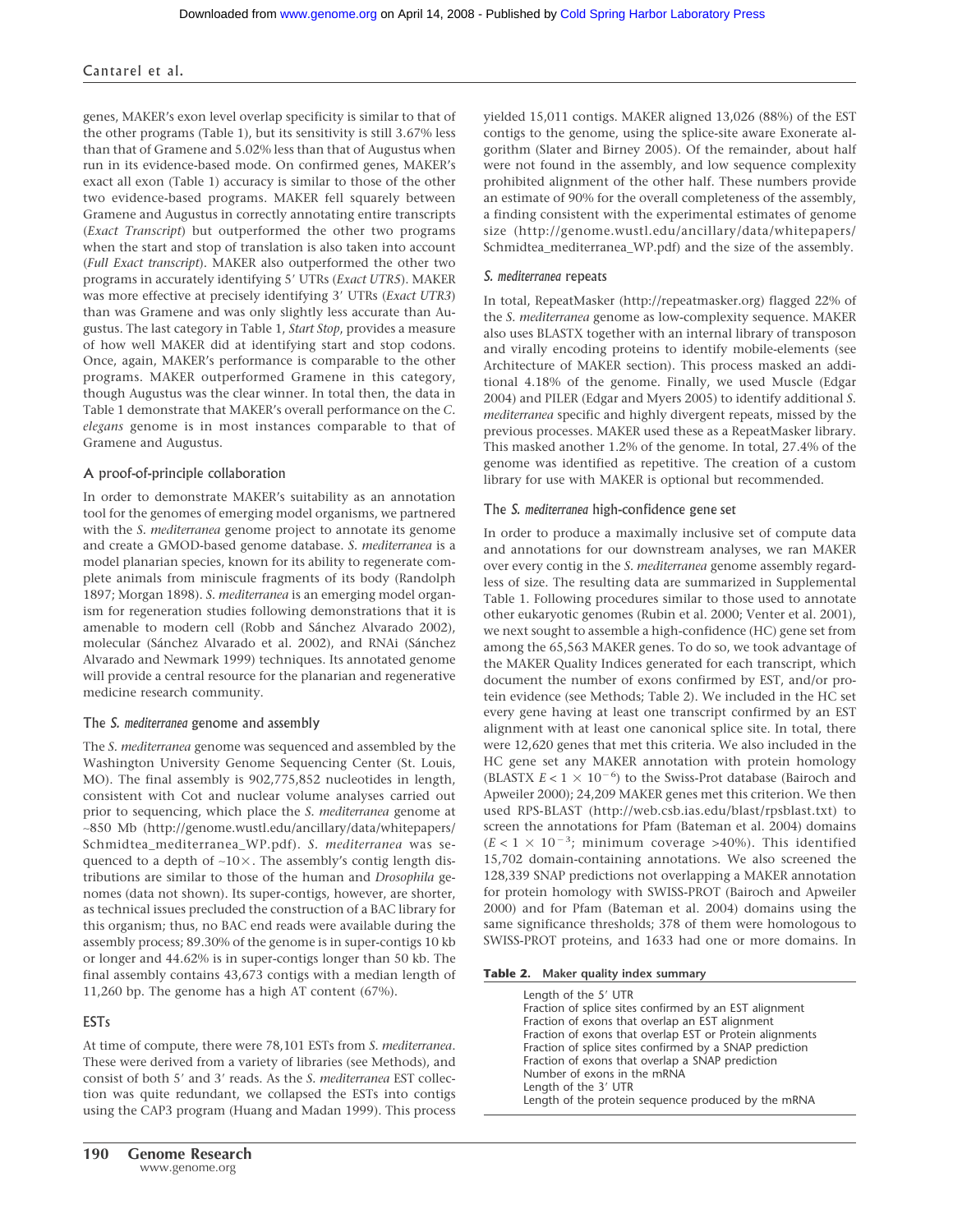total, this gave us a set of 31,955 protein-coding genes supported by combinations of EST, protein, and domain homology.

#### Protein-coding gene numbers

Our purpose in assembling the HC gene set was to produce a set of gene models suitable for comparison to other annotated eukaryotic genomes. Gene number is one such comparison. Though protein-coding gene numbers have been a subject of controversy, most annotated model Eukaryotes contain on the order of 15,000–25,000 protein-coding genes (for discussion, see Yandell et al. 2005). *Drosophila*, e.g., is believed to contain fewer than 15,000 protein coding genes (Yandell et al. 2005), and the WS160 WormBase release puts the number of *C. elegans* genes at slightly less than 20,000. The latest Ensembl (Stabenau et al. 2004) release of the human genome contains 21,724 known protein-coding genes.

Although there is no a priori reason to assume that *S. mediterranea* might not contain 31,955 protein-coding genes (the number of genes in the HC set), this possibility is not well supported by available experimental evidence. We therefore sought to determine what percentage of the annotations might be split across the short super-contigs characteristic of the *S. mediterranea* genome assembly. To do so, we cloned and sequenced 31 highmolecular-weight *S. mediterranea* mRNAs without recourse to the MAKER annotations. We aligned each mRNA to the genome assembly (30 were found in the assembly) and found that 28 corresponded to MAKER annotations, nine of these (30%) were split across multiple contigs, and four (14%) were annotated as multiple genes on a single *S. mediterranea* contig. By comparison, only 12 of the mRNAs were overlapped by SNAP ab initio predictions, and three of these were split. Though these are small numbers, they suggest that 90.3% of *S. mediterranea* genes correspond to at least one MAKER annotation, 30% of *S. mediterranea* genes are split among multiple contigs, and MAKER has incorrectly split ∼14% of *mediterranea* genes into two or more annotations. Taking these percentages as indicative of the genome as a whole would place the *S. mediterranea* protein-coding gene number at 15,570, a number in good agreement with the annotated gene numbers in other model animals.

#### Evaluating MAKER's performance on *S. mediterranea*

The absence of a large corpus of known *S. mediterranea* genes and mRNAs makes it difficult to assess MAKER's performance by comparison to known *S. mediterranea* gene structures. Instead we have used the protein domains to gain a rough indication of overall annotation completeness and quality. Domain data also provide a measure of how much MAKER's synthesis procedure improved upon SNAP's ab initio predictions for this genome.

We used RPS-BLAST (http://web.csb.ias.edu/blast/rpsblast. txt) and Pfam (Bateman et al. 2004) to identify protein domains in *S. mediterranea* predicted and annotated proteins. In total, 21.54% of MAKER annotations and 38% of HC annotations contain at least one known domain. We used the same procedure to identify domains in the annotated proteomes of other animals and found that 35.5% of *Drosophila melanogaster*, 31.9% of *C. elegans*, and 36.4% human annotated proteins contain known domains. Thus, the percentage of protein domains in the HC set is comparable to those of other annotated animal proteomes. We further categorized the annotations using the Gene Ontology (http://www.geneontology.org) classifications of the domains they encode and used these data to compare the *S. mediterranea* annotations to other annotated animal genomes. These data are shown in Supplemental Table 2 and demonstrate that the HC genes contain an unbiased, diverse, and comprehensive sampling of the *S. mediterranea* proteome.

#### MAKER improves upon SNAP's ab initio predictions

As a control, we ran a version of SNAP trained for the AT-rich genome of *C. elegans* over the *S. mediterranea* genome: Only 3.49% of those predictions contained domains, whereas when trained for S. *mediterranea* using the universal gene-based procedure (for details, see Methods), 5.17% of SNAP ab initio predictions contained domains. By comparison, 21.54% of MAKER *S. mediterranea* annotations and 38% of HC annotations contain at least one domain (Supplemental Table 1). Of the 128,339 ab initio SNAP predictions not overlapping MAKER annotations, only 1.27% contained domains.

In contrast to *S. mediterranea*, MAKER's training and synthesis procedures produced only modest increases in gene-level specificity for *C. elegans*, with most of the improvements to accuracy coming from refinements to transcript structures. In *C. elegans*, MAKER's overall genomic overlap and exon overlap accuracies were similar to SNAP's (Table 1). Real gains, however, were observed in the other categories. MAKER's exact transcript sensitivity was 6.01% compared with SNAP's 3.92%; exact transcript specificity also showed gains, rising from SNAP's 12.22% to 14.97%. Likewise, full exact transcript sensitivity and specificity increased by a factor of four. The synthesis process also improved the accuracy of UTR annotation; in fact, Table 1 somewhat misrepresents the nature of the improvement, as EVAL (Keibler and Brent 2003) considers stop codons to be part of the 3' UTR; likewise, it also considers an incomplete codon preceding the annotated translation to be 5' UTR. Excluding UTRs of less than four nucleotides in length, the Exact UTR5 and UTR3 values are 0% for SNAP. MAKER's synthesis procedures also improved upon SNAP's ability to correctly identify start and stop codons; for these features, specificity rose from 7.05% to 12.69% and sensitivity from 35.95% to 47.76%.

#### Improvements were greater for the emerging genome

MAKER's synthesis procedure resulted in a far greater enrichment for protein-domain containing annotations in *S. mediterranea* than it did in *C. elegans*. In total, only 5.17% of *S. mediterranea* ab initio SNAP predictions encode proteins with domains, whereas 21.54% of the MAKER annotations do. In *C. elegans*, by comparison, 38.65% of ab initio SNAP predictions and 44.81% of MAKER annotations have domains. Hence, the enrichment (16%) of MAKER annotations compared with SNAP predictions for domains in *C. elegans* is modest compared with 315% enrichment seen in *S. mediterranea.* The difference appears to be due primarily to the lower specificity of SNAP on the *S. mediterranea* compared with the *C. elegans* genome. Three lines of evidence support this conclusion. First, the ratio of SNAP to MAKER transcripts is much higher in *S. mediterranea* than *C. elegans*, 2.5  $\times$  compared with  $1.3 \times$ , respectively. Second, there is a greater correspondence between SNAP predictions and MAKER annotations in *C. elegans* than there is in *S. mediterranea*—only 22.39% of SNAP predictions do not overlap a MAKER annotation in *C. elegans*, whereas 76% fail to do so in *S. mediterranea*. Third, of the SNAP predictions not overlapping an *S. mediterranea* MAKER annotation, only 1.27% contain domains (RPS blast to PFAM  $E < 1 \times 10^{-3}$ ; percent coverage > 40%), again suggesting that many are false positives. De-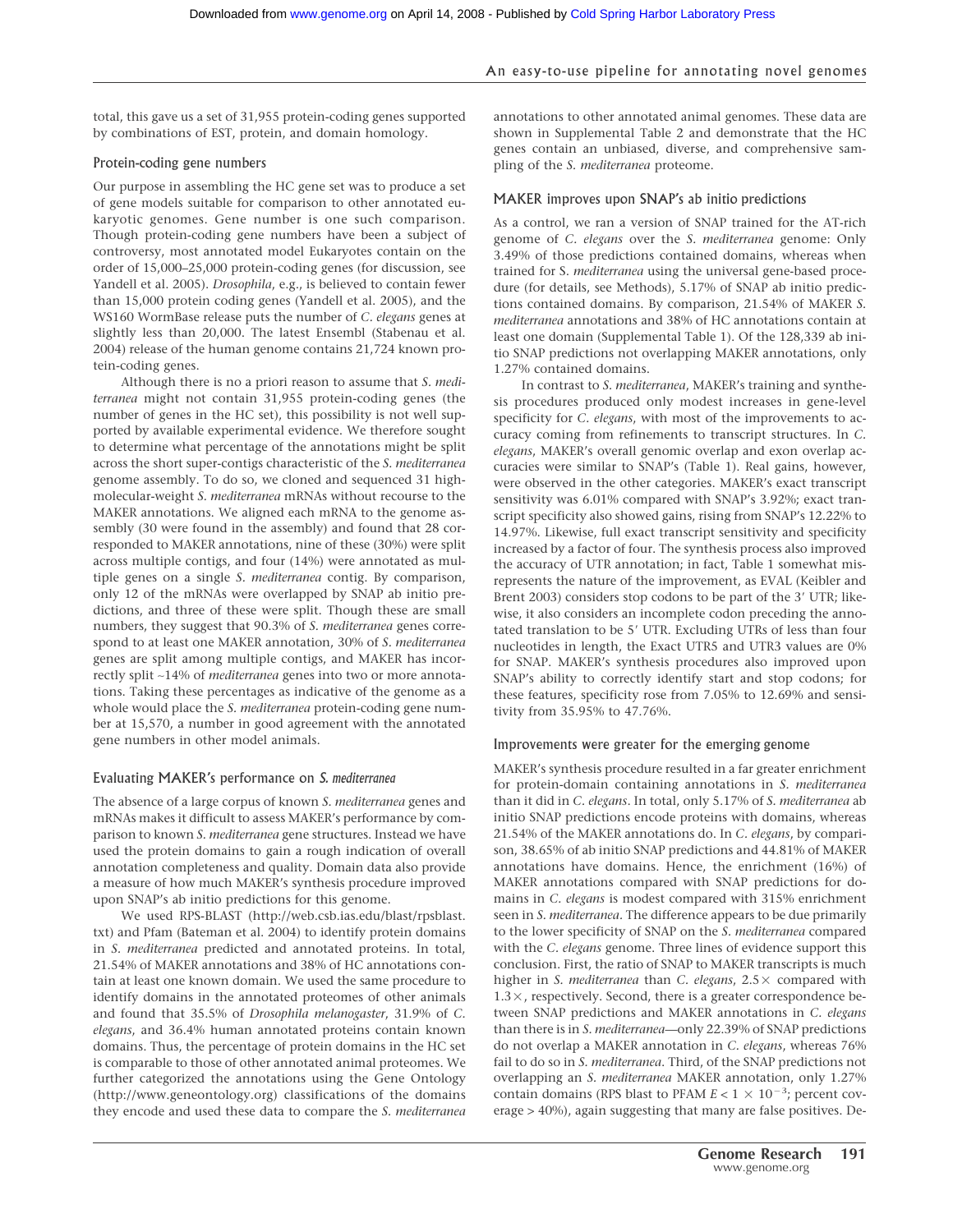spite these differences, 38% of genes in the *S. mediterranea* HC gene-set encode protein domains, a value quite similar to the 32% in the WB160 release of the *C. elegans* proteome. These facts demonstrate that the ability of MAKER to screen and improve upon SNAP's ab initio predictions is greatest in emerging model organisms such as *S. mediterranea* for which there is limited training data.

## SmedGD

We used the GFF3 output from MAKER to jump-start SmedGD, a publicly available resource for the planarian and regeneration research communities. SmedGD houses the *S. mediterranea* genome assembly, its MAKER annotations, and their associated computational evidence (Robb et al. 2007). Because SmedGD conforms to GMOD specifications (http://www.gmod.org), its contents can be queried and viewed over the Web using GMOD tools such as GBrowse (http://www.gmod.org). The use of GMOD schemas ensures interoperability of database contents, allowing them to be shared and compared with the contents of other GMOD databases such as FlyBase, WormBase, and SGD. Figure 1 shows a screen shot from SmedGD, showing a MAKER annotation and its accompanying compute data. SmedGD is located at http://smedgd.neuro.utah.edu.

## **Discussion**

We used MAKER on the genomes of both an established and an emerging model organism. Our results for the *C. elegans* genome demonstrate that the accuracy of MAKER on a model organism genome is comparable to that of other annotation pipelines, whereas our work on the *S. mediterranea* genome shows that MAKER provides an effective means to annotate an emerging genome and to create a genome database.

#### MAKER's performance on established genomes

We compared MAKER's sensitivity and specificity to those of Augustus (Stanke et al. 2006) and Gramene (www.gramene.org)—an Ensembl-based pipeline (Stabeneau et al. 2004) in eight different categories using the EVAL program (see Table 1) (Keibler and Brent 2003). Two categories, *genomic overlap* and *exon overlap*, give an indication of what percentage of annotated *C. elegans* genes were overlapped by a MAKER annotation. MAKER's perfor-



**Figure 1.** SmedGD, the GMOD-based *S. mediterranea* genome database constructed directly from MAKER's outputs (http://smedgd.neuro.utah.edu).

mance in the first category was similar to the other two programs; its accuracy was 90.75% compared with 91.12% and 93.26% for Gramene and Augustus, respectively. However, MAKER faired worse in the Exon overlap category, exhibiting a slight tendency to drop exons, resulting in a 3.67% and 5.02% underperformance for sensitivity in this category relative to Gramene and Augustus, respectively. MAKER was the most effective of the three annotation pipelines at calling entire transcripts, including start and stop codons (*full exact transcript*; Table 1). Its performance in the remaining categories was comparable to Gramene and Augustus.

## MAKER's performance on emerging genomes

Emerging genomes place particular demands on annotation pipelines. The differences in the *C. elegans* and *S. mediterranea* annotations illustrate many of the challenges unique to annotating an emerging genome. Our results make it clear that good performance on an established genome is no guarantee of similar performance on an emerging genome. Poor ab initio gene-finder performance—even when retrained—makes an evidence-based process to inform and filter gene predictions absolutely crucial. As judged by domain content, MAKER was only able to improve upon SNAP's *C. elegans* ab initio predictions by 16%, whereas in *S. mediterranea* MAKER's annotations are enriched 315% for protein domains compared with the SNAP ab initio predictions. The differences are due to ab initio gene finder performance. In *C. elegans,* the ab initio predictors did well, and the evidence assembled by the compute pipeline usually did little more than confirm their structure. In *S. mediterranea*, the situation was very different, and MAKER's synthesis procedure played a much greater role. These facts demonstrate the necessity of a trainable, evidence-based process to inform and filter gene predictions when annotating emerging genomes; MAKER's quality indices proved instrumental in this regard, both for training and for assembling the HC gene set.

#### MAKER outputs are GMOD and Apollo compliant

The *S. mediterranea* genome project used MAKER's GFF3 outputs to create SmedGD, a GMOD database (http://www.gmod.org) for the *S. mediterranea* genome. SmedGD is available at http:// smedgd.neuro.utah.edu and is intended to provide a basic re-

> source for planarian functional and comparative genomics. In total, less than 60 d were required to convert the *S. mediterranea* genome assembly into a genome database. SmedGD thus demonstrates the power of MAKER to jumpstart genomics in emerging model organisms by providing a first round of database-ready, protein-coding gene annotations.

#### MAKER is ideal for smaller projects

MAKER can also be used to annotate individual contigs and BACs. For *S. mediterranea*, MAKER ran on a single-core MAC laptop (2 GHz CPU with 2 GB RAM) at a rate of 4.1 h/Mb of sequence; this means that a 100 KB BAC can be annotated on a laptop computer in less than half an hour. Furthermore, the out-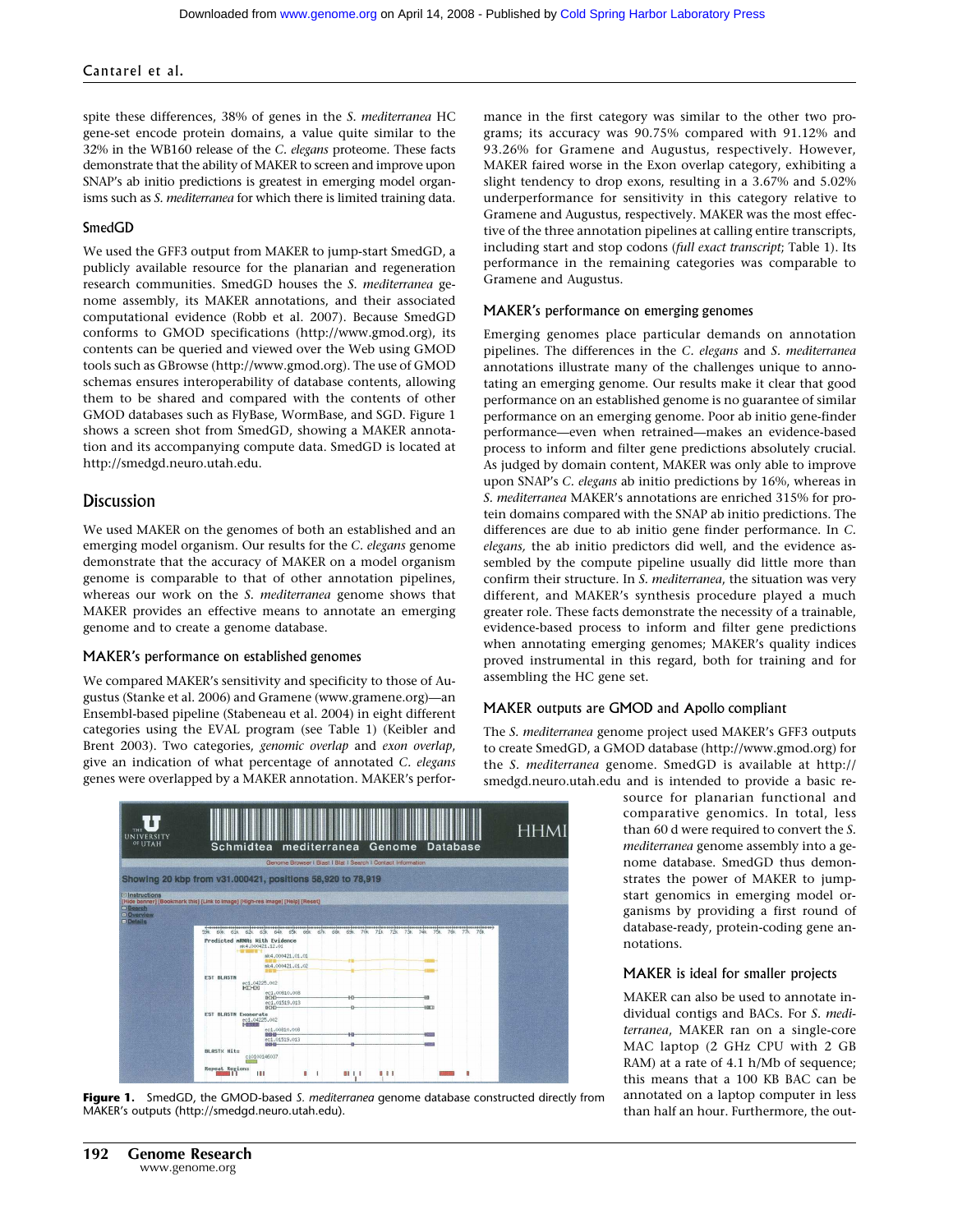puts can be immediately viewed and edited in Apollo (see Fig. 3) (Lewis et al. 2002) without the added overhead of a genome database. These features make MAKER ideal for small-scale applications and will prove useful for researchers working in emerging model organisms for which only partial assemblies are available.

#### Future improvements to MAKER

At present, MAKER uses only a single ab initio gene predictor and creates only protein-coding annotations. MAKER's modular structure means that any gene predictor can be integrated into its architecture with minimal software development. To date, we have focused on integrating SNAP, as it was designed with easy trainability in mind (Korf 2004), but additional predictors could be integrated as well. Augustus is also trainable and comes with an optimization script that tries to find values for the metaparameters, such as splice window sizes (Stanke and Morgenstern 2005). MAKER should be able to manufacture this information automatically as part of an extended training procedure, and we are currently exploring the feasibility of doing so. Extending MAKER to produce ncRNA annotations is another area of development. Tools for tRNA gene prediction exist (Lowe and Eddy 1997), as do ncRNA gene-finders (Holmes 2005; Rivas and Eddy 2001). These improvements will make for more complete genome databases and help end the annotation bottleneck.

## Methods

#### Architecture of MAKER

MAKER has a modular architecture that abstracts sequence analyses in a standardized object model. MAKER uses the CGL (Yandell et al. 2006) common object model, which extends the Bioperl (http://www.bioperl.org) GenericHit and GenericHSP classes with methods that facilitate comparative analyses and automatic annotation. MAKER's modular construction allows it to break the annotation process down into a series of five discrete activities that are easily interoperable: *compute*, *filter/cluster*, *polish*, *synthesis*, and *annotate* (Fig. 2). MAKER performs these actions on sequences of any length by automatically cutting the input se-



**Figure 2.** MAKER Overview. MAKER uses four external executables: RepeatMasker, BLAST, SNAP, and Exonerate. Actions corresponding to the five basic steps of automatic annotation are shown in red.

quence into series of chunks (default is 100 kb), running each compute, and then merging the results.

#### Step 1: Compute phase

A battery of sequence analysis programs is run on input genomic sequence. The purpose of these computes is to identify and Mask repeats and to assemble protein EST and mRNA alignments that will be used to inform MAKER's gene-annotation process, which is outlined in steps 4 and 5 below. The default MAKER configuration uses four external programs: RepeatMasker (http:// repeatmasker.org), BLAST (Altschul et al. 1990; Korf et al. 2003), Exonerate (Slater and Birney 2005), and SNAP (Korf 2004). Each is publicly available and free for academic use. All four programs are also easy to install and run on UNIX, Linux, and OS X.

Unless repeats are effectively masked, gene predictions and gene annotations will contain portions of transposons and viruses. MAKER uses a two-tier process to avoid this problem. First, RepeatMasker is used to screen the genome for low-complexity repeats; these are then "soft-masked," e.g., transformed to lowercase letters rather than to Ns. Soft masking excludes these regions from nucleating BLAST alignments (Korf et al. 2003) but leaves them available for inclusion in annotations, as many protein-coding genes contain runs of low complexity sequence. MAKER also uses BLASTX together with an internal library of transposon and virally encoding proteins to identify mobileelements. This process has been shown to substantially improve repeat masking as it identifies genome regions that are distantly related to the protein coding portions of transposons and viruses; these tend to be missed by RepeatMasker's nucleotide-based alignment process, even when genome specific repeat libraries are available (Smith et al. 2007). Repeat regions identified in this process are masked to Ns. MAKER performs all of the actions automatically.

BLAST is used throughout the compute phase, first for repeat identification with RepeatMasker (as described above) and then to identify EST, mRNAs, and proteins with significant similarity to the input genomic sequence. Because BLAST does not take splice sites into account, its alignments are only rough approximations. MAKER therefore uses Exonerate (Slater and Birney 2005), a splice-site aware alignment algorithm to realign, or polish, sequences following filtering and clustering (see steps 2 and 3, below). Exonerate's ability to align both protein and nucleotide sequences to the genome make it an economical choice for this task.

#### Step 2: Filter/cluster

Filtering consists of identifying and removing marginal predictions and sequence alignments on the basis of scores, percent identities, etc. Filtering criteria for each external executable are set by modifying the text-based maker\_bopts*.ctl* file (see configuration README distributed with MAKER). New users are not expected to edit this file, but advanced users may do so to change the behavior of the program. After filtering, the remaining data are then clustered against the genomic sequence to identify overlapping alignments and predictions. Clustering has two purposes. First, it groups diverse computational results into a single cluster of data, all of which support the same gene or transcript. Second, it identifies redundant evidence. For example, highly expressed genes may be supported by hundreds if not thousands of identical ESTs. Clustering criteria are set in the maker\_bopts*.ctl* file, which instructs MAKER to keep some maximum number of members within each cluster, sorted on some series of filtering attributes such as score or fraction of the hit-sequence aligned. The default parameters are appropriate for most applications but can be easily modified.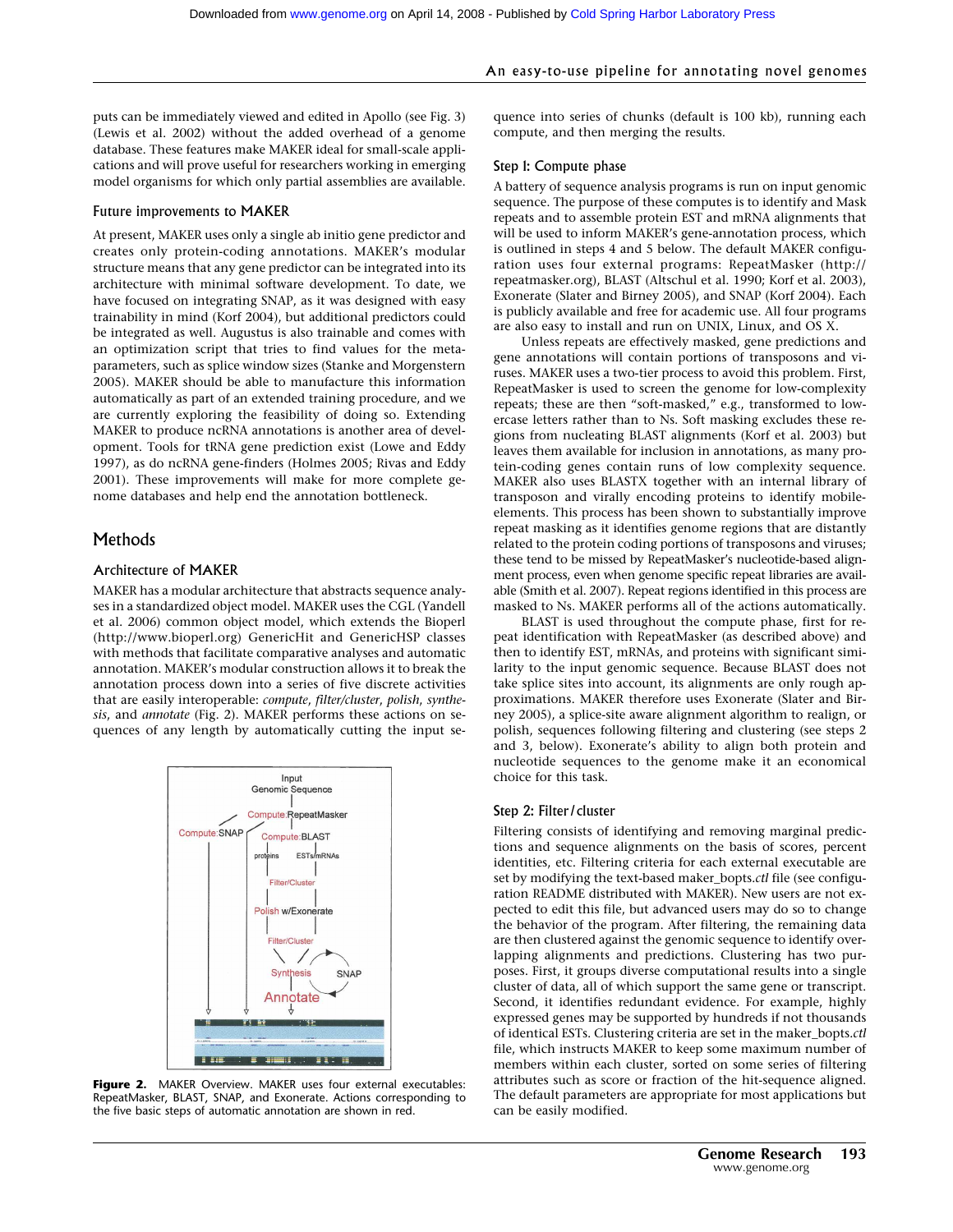#### Step 3: Polish

This step realigns BLAST hits using a second alignment algorithm to obtain greater precision at exon boundaries. MAKER uses Exonerate (Slater and Birney 2005) to realign matching and highly similar ESTs, mRNAs, and proteins to the genomic input sequence. Because Exonerate takes splice-sites into account when generating its alignments, they provide MAKER with information about splice donors and acceptors. This information is especially useful in the synthesis and annotation steps (see below). The thresholds in the maker\_bopts*.ctl* file earmark BLAST hits for polishing and are suitable for most applications but can be easily altered if desired (see configuration README distributed with MAKER).

#### Step 4: Synthesis

MAKER synthesizes information from the polished and clustered EST and protein alignments to produce evidence for annotations. To do so, it identifies ESTs that it judges correspond to the same alternatively splice transcript. This is accomplished by comparing the coordinates of each polished sequence alignment on the genomic sequence in the same way that a human annotator might, e.g., by looking for internal exons with differing boundaries. Next MAKER identifies those protein alignments whose coordinates are consistent with each of the EST splice forms. Once a set of EST and protein alignments—all consistent with the same spliced transcript—has been identified, positions on the genomic input sequence upstream and downstream of the alignments are labeled as possible intergenic regions. Those bases on the genomic sequence that fall between exons are labeled as putative introns, and bases overlapping the protein alignments are labeled as putative translated sequence. MAKER then calculates a score for each of these nucleotides on the query sequence based upon the percentage of similarity of the alignment, type of alignment, and a query nucleotide's position within the alignment. These scores together with their putative sequence types, e.g., Intergenic, Coding, Intron, and UTR, are then passed to SNAP. Based upon this information, SNAP then modifies its internal Hidden Markov Model (HMM). In the absence of any supporting EST or protein alignments, MAKER uses SNAP's ab initio prediction (for additional details, see Training SNAP).

#### Step 5: Annotate

MAKER also post-processes the synthesis-generated SNAP predictions and recombines them with evidence to generate complete annotations. Each synthesis-generated SNAP prediction is checked against all ESTs and mRNAs, and 5' and 3' UTRs consistent with the prediction are identified based upon their coordinates relative to the predicted coding exons. The coordinates of the SNAP prediction are then altered to include these regions. This process is repeated for each of the synthesis-based predictions. Finally, compute evidence supporting each exon is added, and alternatively spliced forms are documented.

Additional details regarding MAKER's architecture and implementation can be found in the release materials. All MAKER source code is publicly available; the current release along with installation instructions and documentation is available at http://www.yandell-lab.org/maker.

#### Inputs and outputs

The input to MAKER is a genomic sequence (of any length) in fasta format and three configuration files describing external executable, sequence database locations, and various compute parameters (see configuration README distributed with MAKER). MAKER also uses four sequence database files during the compute phase: a *transposons* file, an optional *repeatmasker database* file, a *proteins* file, and an *ESTs/mRNAs* file. Each file is in fasta format. The *transposons* file is bundled with MAKER and contains a selection of known transposon and virally encoded protein sequences. This file is used to identify and mask repeats missed by RepeatMasker, as this has been shown to substantially improve accuracy (Smith et al. 2007). In cases where no organismspecific repeat library is available, MAKER will automatically use the *transposon* file to mask mobile elements and the RepeatMasker program to identify and mask low-complexity sequences. The *repeatmasker* file is an optional fasta file containing organism specific repeat sequences, if available. The *proteins* file contains any proteins users would like aligned to the genome. We recommend they use the latest version of the SWISS-PROT database for this purpose (Bairoch and Apweiler 2000). Finally, users should also supply a file of ESTs and/or mRNAs sequences derived from the organism being annotated. Assembling these into contigs is helpful, but it is not required.

MAKER outputs GMOD-compliant annotations in GFF3 format (http://www.sequenceontology.org/gff3.shtml) containing alternatively spliced transcripts, UTRs, and evidence for each gene's annotated transcript and protein sequences. This file can be directly imported into genome browsers and databases that adhere to Sequence Ontology (Eilbeck et al. 2005) and GMOD (http://www.gmod.org) standards. For convenience, MAKER also outputs multifasta files of transcripts and protein sequences for both annotations and ab initio SNAP predictions.

MAKER also writes a GAME XML file (http://www.fruitfly. org/annot/apollo/game.rng.txt) containing the same contents as the corresponding GFF3 file (http://www.sequenceontology.org/ gff3.shtml); this file can be directly viewed in the Apollo genome browser (Figure 3) (Lewis et al. 2002). Apollo can also be used to directly edit annotations and to save them to GFF3 format, thus changes to MAKER annotations can be saved prior to uploading them into a GMOD browser or database. Apollo can also directly export the revised transcripts and protein sequences in fasta format. This is an especially useful feature for those seeking to annotate a single contig or BAC rather than an entire genome, as it circumvents the overhead associated with creating and maintaining a GMOD database. Figure 3 shows a portion of an annotated contig viewed in Apollo genome browser. Compute evidence assembled by MAKER is shown in the top panel; its resulting annotation, below. This figure demonstrates how MAKER synthesizes data gathered by its compute pipeline into evidence-



**Figure 3.** Apollo view of a MAKER gene annotation and its associated evidence. Evidence gathered by MAKER's compute pipeline (*upper* panel) is synthesized into the resulting MAKER annotation (*lower* panel).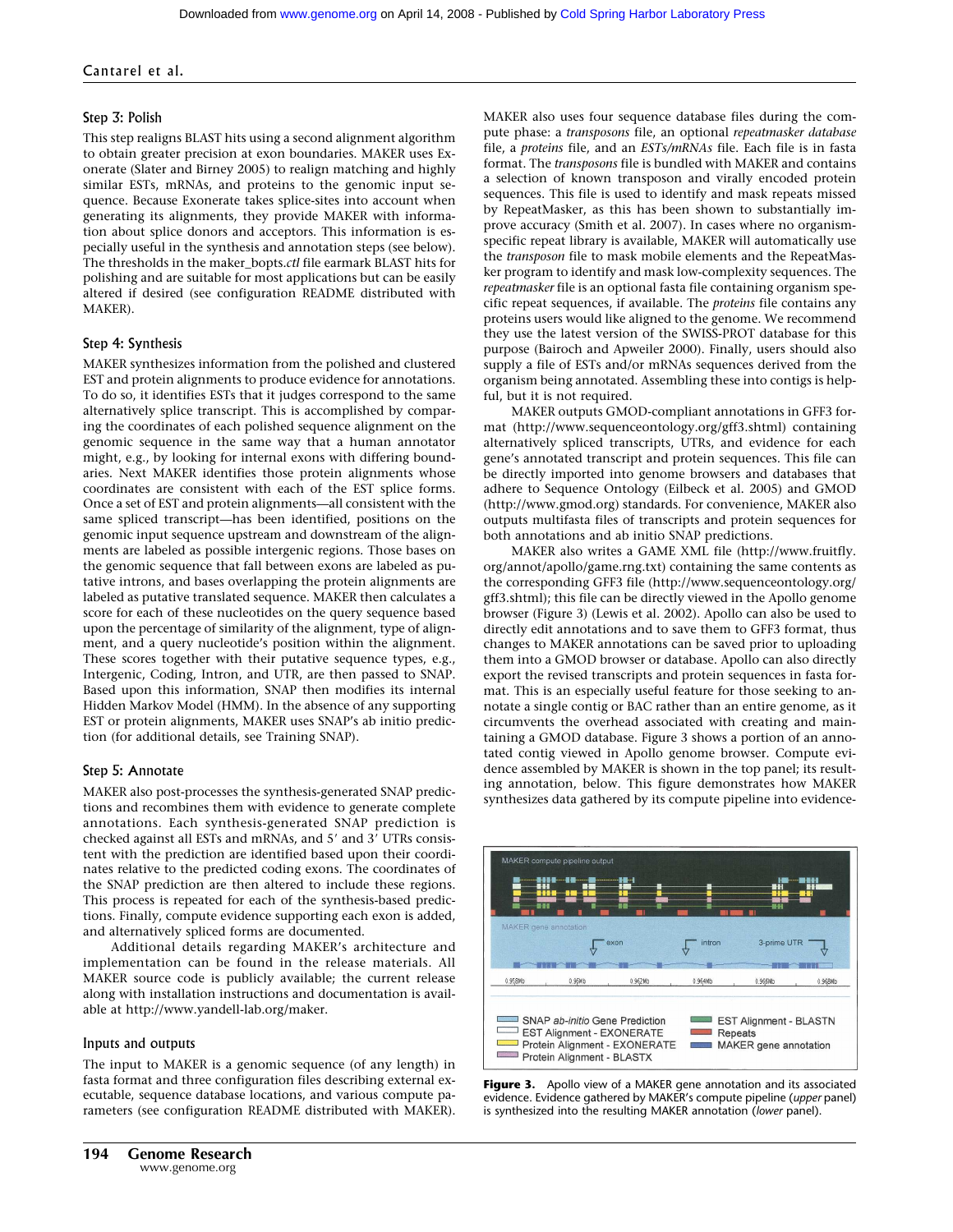informed gene annotations; while SNAP produced *two* ab initio predictions in this region, the EST and protein alignments clearly support a single gene. Note too the 3' UTR on the MAKER annotation derived from the EST alignments.

#### The MAKER mRNA quality index

Compute data are essential for discriminating real genes from false positives. To simplify the quality evaluation process, each MAKER-annotated transcript has an associated quality index included in its GFF3 and GAME XML outputs. This is a ninedimensional summary (Table 2) of a transcript's key features and how they are supported by the data gathered by MAKER's compute pipeline. The quality index associated with the mRNA shown in Figure 3 is QI:0|0.77|0.68|1|0.77|0.78|19|462|824.

Quality indices play a central role in training MAKER for a particular genome, where they are used to identify transcripts that are well supported by EST and protein evidence but poorly supported by ab initio SNAP predictions. These cases are used to retrain SNAP via the bootstrap procedure outlined below. MAKER's quality indices also provide an easy means to sort and rank transcripts by key features such as number of exons, presence or absence of UTR, or degree of computational support. Quality indices were used to assemble the HC *S. mediterranea* genes described in the Results section.

#### Training MAKER

For optimal accuracy, a gene finder must be trained for a specific genome (Korf 2004), generally using several hundred existing gene-annotations drawn from a body of experimental data gathered over many years. Unfortunately, many emerging genomes do not have a history of experimental molecular biology. It has therefore become a common practice to use gene finders trained in one genome to predict genes in another—a far from optimal solution to the problem (for discussion, see Korf 2004). Information gathered from ab initio predictions is essential for the annotation process, even when other evidence is available. Moreover, in the absence of experimental evidence and sequence similarities, the probabilistic models produced by ab initio gene prediction programs offer the best guesses at gene structure. The SNAP (Korf 2004) gene finder was designed from the outset to be easily configured for any genome; hence its use in MAKER.

MAKER is trained for a genome using a two-step process. First, SNAP is trained by aligning a set of universal genes to the input genome (Parra et al. 2007). These universal genes are highly conserved in all eukaryotes and can be identified using pairwise and profile-HMM alignment methods. The resulting gene structures are used to create a first-pass version of SNAP for use in the next stage of the training process. This initial stage of the training procedure is automated, and complete details of the process can be found in the MAKER README. More extensive documentation is provided by Parra et al. (2007).

The genome-specific HMM produced in the first stage of SNAP training is further refined with a second stage of training. This is accomplished by running MAKER on a few megabases of genomic sequence (enough to result in a few hundred annotations). The resulting GFF3 outputs are then used as inputs to a script called maker2zff.pl, whose output is a ZFF file that can be used to automatically create a revised HMM. The maker2zff.pl script uses the quality index MAKER attaches to each annotation to identify a set of gene models with intron-exon structures that are unambiguously supported by EST alignments and protein homology. These genes are then used to further refine the SNAP HMM. The maker2fzff.pl script is bundled with MAKER, and programs necessary to create the HMM are included in the SNAP

package. To train MAKER for the *S. mediterranea* genome, we first trained SNAP using the universal gene set as outlined above. We then ran MAKER on a randomly selected 100-Mb portion of the *S. mediterranea* genome (∼10% of the entire genome). The resulting GFF3 files were used as inputs to maker2zff.pl, and the refined SNAP-HMM was used in the final annotation run.

#### Manufacturing an *S. mediterranea* specific RepeatMasker database

Repeat sequences were identified for the *S. mediterranea* genome by two methods. First, RepeatRunner (Smith et al. 2007) identified and masked sequences that had similarity to previously identified repeated elements. Second, PILER-DF (Edgar and Myers 2005) was used to find novel dispersed repeats. Settings for the various programs in the PILER suite are as follows: PALS was run with the parameter length = 150 (minimum hit length) and pctid = 94 (minimum percentage identity). PILER was run with the parameter famsize = 10 (minimum size of the repeat family). MUSCLE (Edgar 2004) was run with maxiters  $= 1$  and diags  $= 1$  as recommended in the documentation for PILER. There were 295 repeat families found by this method; most were helitrons (Kapitonov and Jurka 2001).

#### Manufacturing EST contigs from *S. mediterranea* ESTs

The 78,101 EST sequences from *S. mediterranea* were clustered into 15,011 contigs using CAP3 (Huang and Madan 1999).

#### Manufacturing the protein database

The reference *proteins* file consisted of proteome sequences from seven organisms and all known Platyhelminthes proteins. The *C. elegans (W160)*, *D. melanogaster (v4.3)*, *Escherichia coli (NC\_000913)*, *Homo sapiens (v36.1)*, *Mus musculus (v36.1)*, and *Saccharomyces cerevisiae* (08/2006) proteome sequences were downloaded from NCBI (http://ftp.ncbi.nih.gov/genomes). The *Ciona intestinalis* proteome (v1.0) was downloaded from the Joint Genome Institute downloads site (http://genome.jgi-psf.org/ ciona4/ciona4.home.html). Platyhelminthes protein sequences were downloaded from NCBI's Entrez in August 2006.

#### Compute times

We clocked MAKER on a 2.236-Mb sequence. On a 32 GB-RAM machine, with eight dual-core 2-GHz processors, the annotation took MAKER 549 min on one processor and 299 min using two processors. When external programs, such as BLAST are pre-run, the process time for MAKER on one processor was 31.33 min. For this test, MAKER produced a 3.7-Mb GFF3 file, a 60 MB GAME XML document, and four fasta files totaling 560 kilobytes. For *S. mediterranea*, MAKER ran on a single-core MAC laptop (2 GHz CPU with 2 GB RAM) at a rate of 4.1 h/Mb of sequence—this value includes all compute steps, e.g., compute phase, filter/ cluster, polish, synthesis, and annotate.

#### Downloading and installing MAKER

MAKER is available for download from http://www.yandelllab.org/downloads/maker/maker.tar.gz. Once downloaded, the MAKER package should be unzipped and untared. Full installation and usage instructions are available in the file called README.

#### Creating SmedGD

The GFF3 output files generated by MAKER were used to populate SmedGD. The files were uploaded into a mySQL database, using a standard Bioperl (http://www.bioperl.org) loading script, bp\_seqfeature\_load.pl. This script converts GFF3 formatted an-